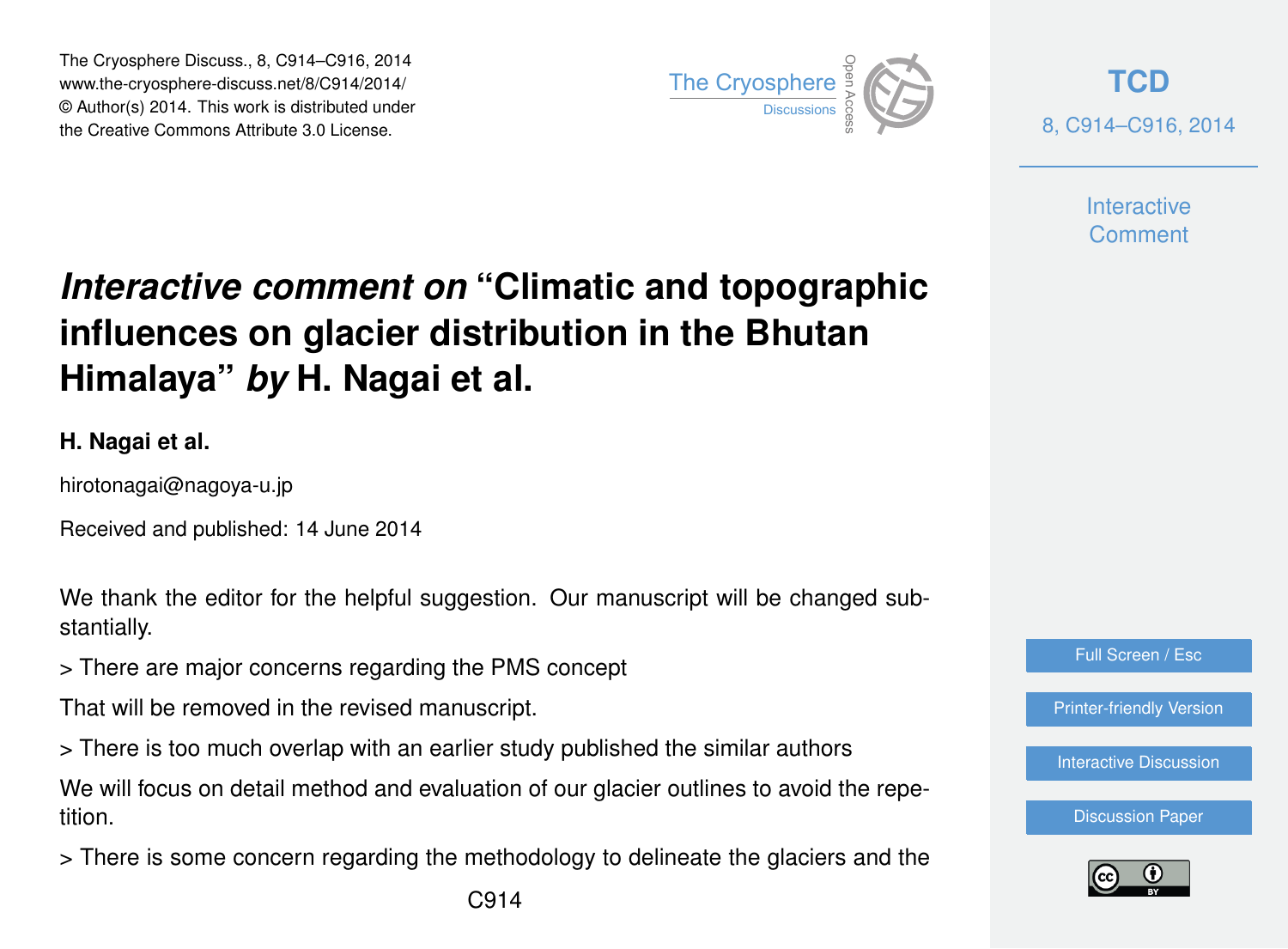## debris-covered portions

How the glaciers are delineated will be explained visually, and its quality will be evaluated compared with other inventories.

> The relation to climate is too simplistic

We will remove the analysis related to climate.

> There is a lack of rigorous statistical analysis to support the results.

Basic topographic variables of the glaciers will be focused on instead of the analysis of ELA and precipitation.

> Several important studies were not considered especially with respect to debris cover

Previous papers on debris-covered glacier which reviewers introduced us will be referred in the revised manuscript. Our discussion on elevation distribution of debriscovered glaciers will be removed.

We aim to revise this manuscript to the following frame.

Temporary tittle: Comparison of glacier inventories in the Bhutan Himalaya

[Introduction]

- Introduction of present glacier inventories and their delineation methods - Introduction of the outlines of glaciers in the Bhutan Himalaya generated by Nagai et al. (2013) - Issue: The quality of the inventories in the Bhutan Himalaya is not validated. - Purpose: This study aims to compare the qualities of manual delineation (i.e. our inventory) and semi-automatic delineation (i.e. the ICIMOD inventory, GLIMS database, and the RGI), and show sensitive and insensitive variables of glacier distribution in the Bhutan Himalaya.

[Data sets]

- Description of the Bhutan Himalaya - Data and processing of ALOS PRISM/AVNIR2

**Interactive Comment** 



[Printer-friendly Version](http://www.the-cryosphere-discuss.net/8/C914/2014/tcd-8-C914-2014-print.pdf)

**[Interactive Discussion](http://www.the-cryosphere-discuss.net/8/1305/2014/tcd-8-1305-2014-discussion.html)** 

[Discussion Paper](http://www.the-cryosphere-discuss.net/8/1305/2014/tcd-8-1305-2014.pdf)